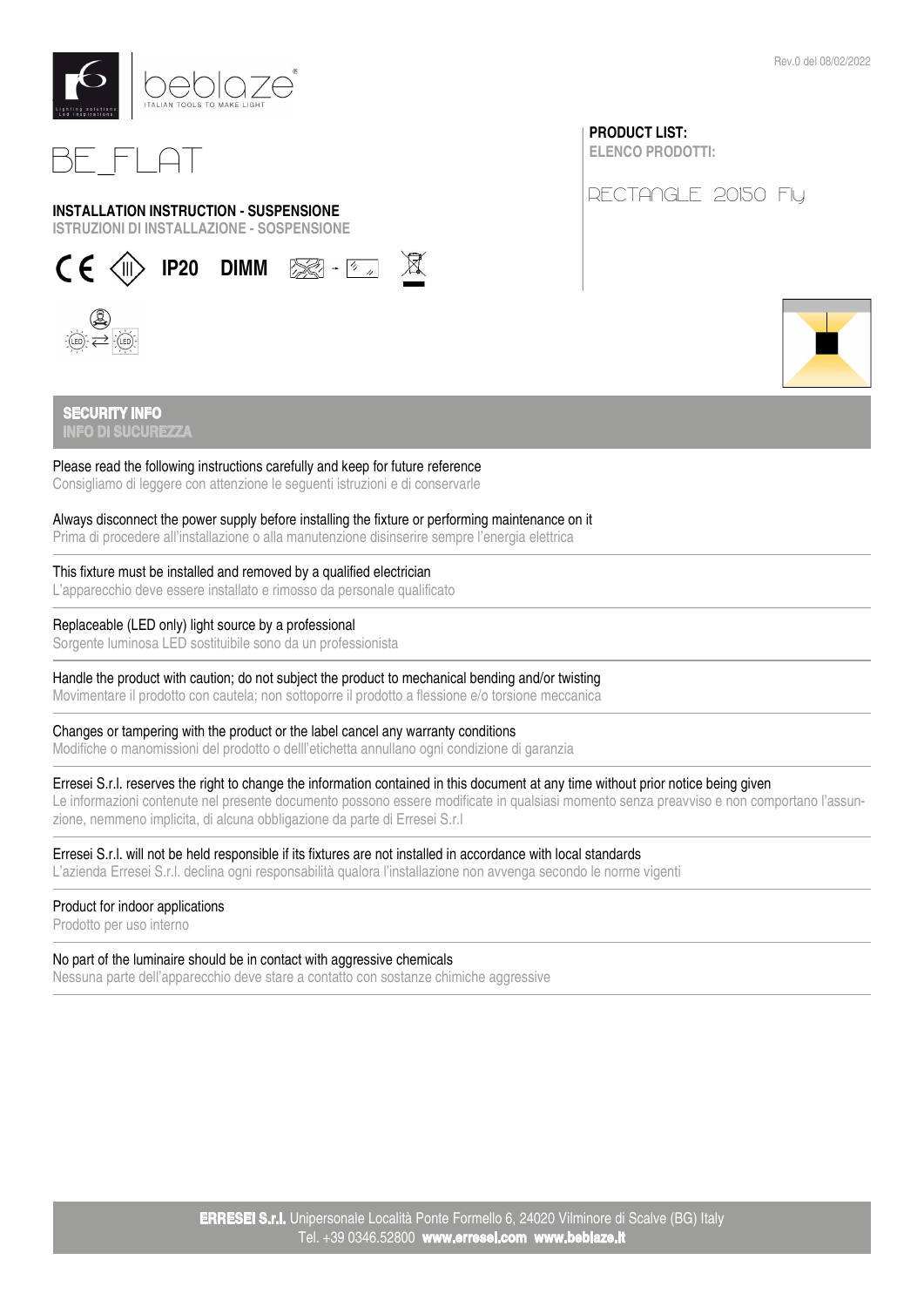# INTALLATION



Secure the two mechanical ceiling supports at a distance of 1.0m from each other using a countersunk screw (not supplied) of the type suitable for the surface on which the installation is being performed Fissare i due supporti meccanici a soffitto alla distanza di 1,0m l'uno dall'altro utilizzando una vite a testa svasata (non fornita) della tipologia adatta alla superficie sulla quale si sta eseguento l'intallazione

Unlock the safety ring nut [1] by unscrewing it and adjust the height of the product by pulling the suspension rope to raise it; press the safety ring down to release the restraint system and lower the product by sliding the rope.

Finally, secure the safety lock by screwing it once the final position has been defined.

Sbloccare la ghiera di sicurezza [1] svitandola e procedere alla regolazione dell'altezza del prodotto trazionando la fune di sospensione per alzarlo; premere la ghiera si sicurezza verso il basso per sbloccare il sistema di ritenuta ed abbassare il prodotto facendo scorrere le fune.

Assicurare infine la ghiura di sicurezza avvitandola una volta definita la posizione finale.





### Remote power supply (Direct light DC 1000mA / Indirect light DC 700mA)

Proceed to connect the product using a certified IP-grade terminal block (not supplied) with the cable coming out of the power supply (not supplied). It is recommended to keep a distance between the power supply and the product not exceeding 5m. In any case, size the cable appropriately.

Alimentazione remota (Luce diretta CC 1000mA / Luce indiretta CC 700mA) Procedere alla connessione del prodotto mediante una morsettiera certificata di pari grado IP (non fornita) con il cavo in uscita dall'alimentatore (non fornito). Si consiglia di mantenere una distanza tra alimentatore e prodotto non superiore a 5m. In ogni caso, dimensionare adeguatamente il cavo.

# REMOVAL WALL - CEILING



### Unscrew and then remove the ceiling supports after having disconnected the product from the power supply line

Svitare e quindi rimuovere i supporti a soffitto dopo aver proceduto alla disconnessione elettrica del prodotto dalla linea di aliemntazione